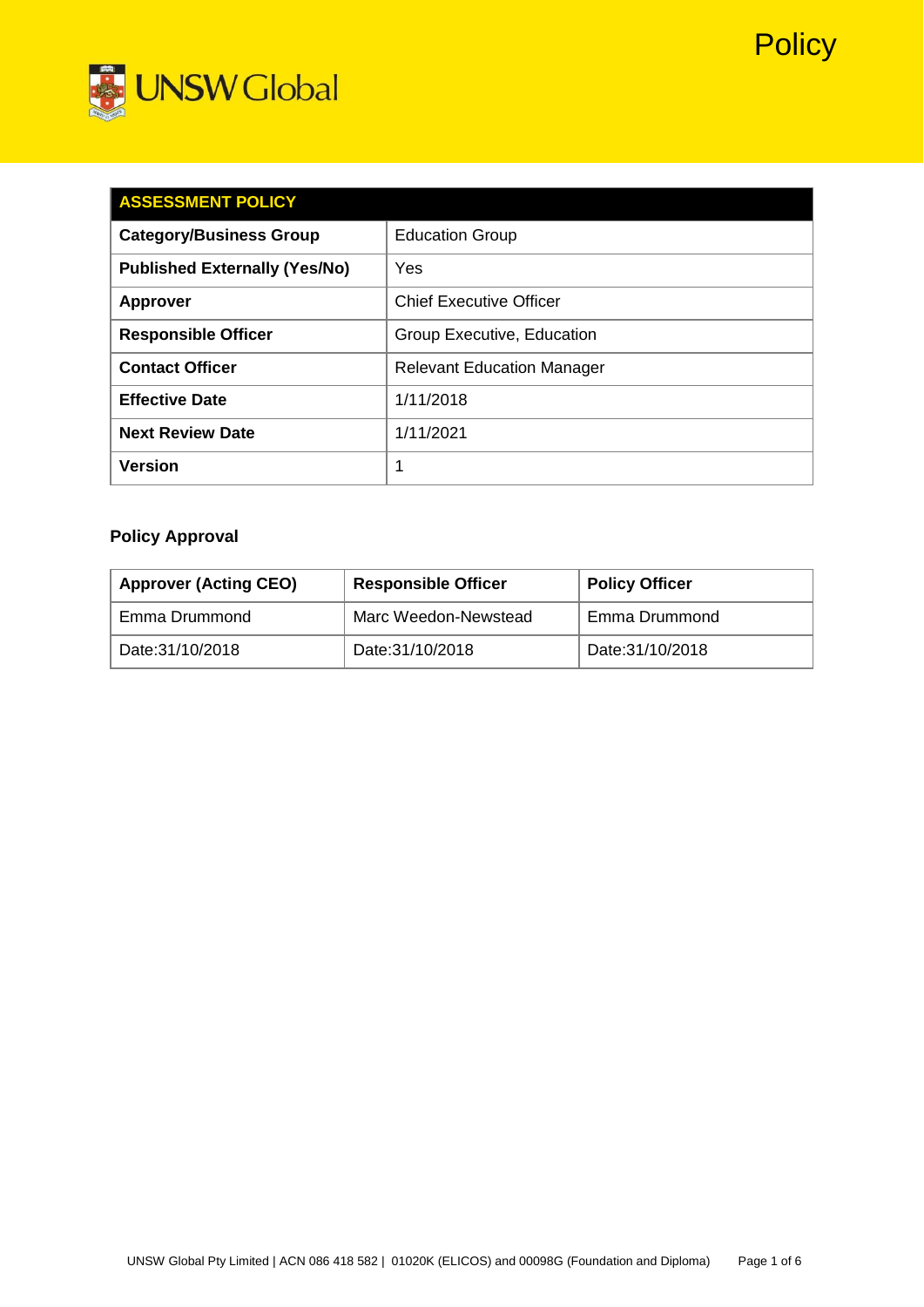



## **1. Background**

UNSW Global is committed to delivering a high standard of education and training services to all of its students.

For UNSW Global Academic Programs including Foundation Studies and Diploma Programs, oversight and approval for curricula and formal assessments is provided by UNSW Quality Assurance and Review Consultants (QARCs). For UNSW English language courses, the development of internal standards are set using documents such as the Academic English Framework and standards are also externally monitored and benchmarked by NEAS and by peer review with other university language institutions.

In addition to these quality assurance measures, external regulatory frameworks, such as the ELICOS National Standards, and the Foundation Program Standards guide the quality assurance procedures applied to all aspects of student assessment as outlined in this policy.

# **2. Purpose**

This policy aims to:

- (a) enable the effective implementation of assessment regulations and processes; and
- (b) support the development of valid, reliable, and contextually appropriate assessment activities.

# **3. Scope**

This policy applies to:

- (c) All UNSW Global Programs;
- (d) UNSW Global staff involved in the promotion, recruitment, admission, delivery, management or administration of students.

This policy does not apply to Part-time English and Modern Languages.

## **4. Definitions**

*ELICOS Standards* means English Language Intensive Courses for Overseas Students (ELICOS) Standards 2018.

**FEEC** means the Foundation English Entry Course.

*Foundation Program Standards* means the National Standards for Foundation Programs.

**IELTS** means the International English Language Testing System.

*QARC* or Quality Assurance and Review Consultant, is a UNSW Faculty member who provides subject matter advice, oversight and approval for UNSW Global Academic Program courses.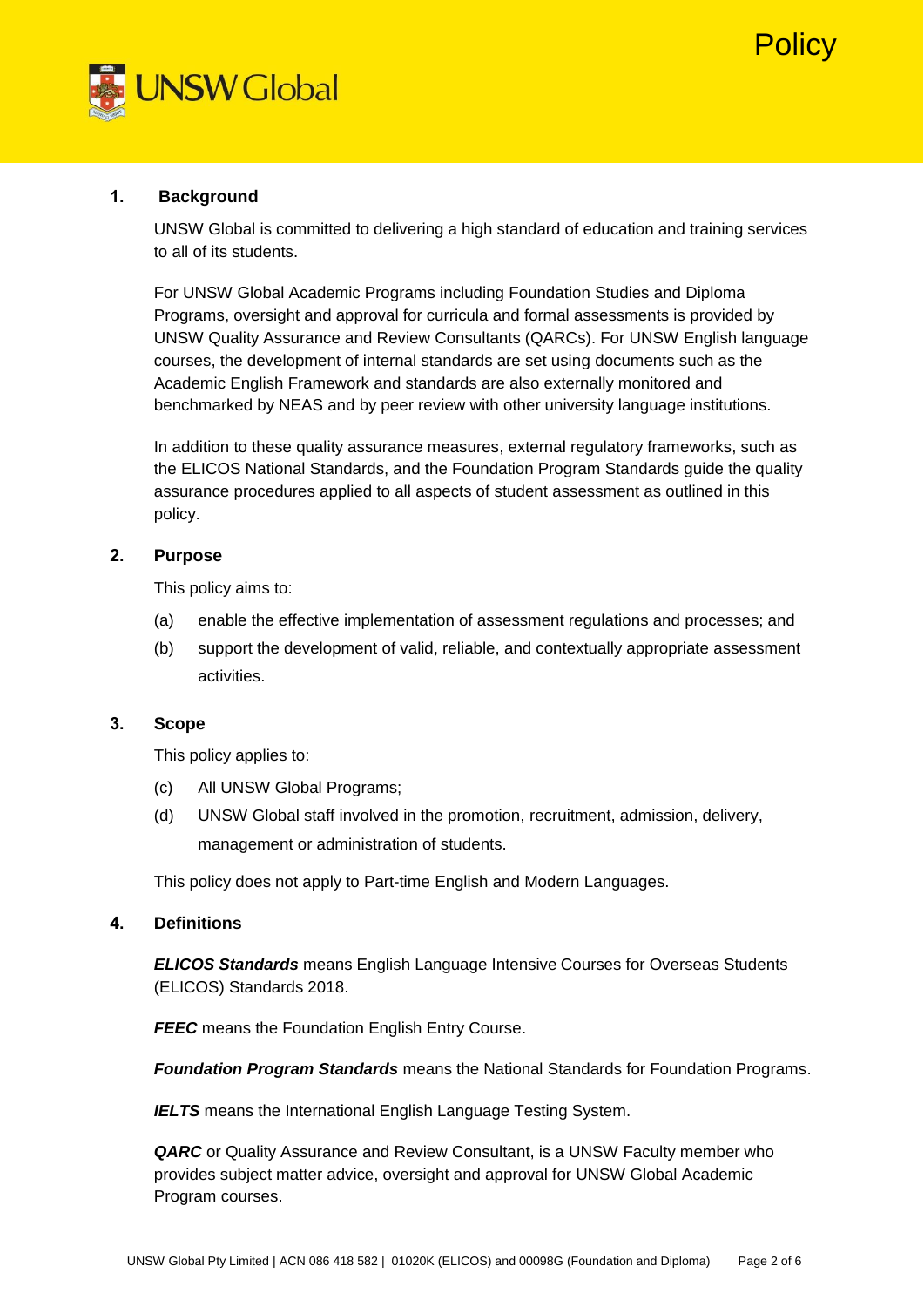



*TOEFL iBT* means Test of English as a Foreign Language internet-based test.

*UEEC* means the University English Entry Course.

*UNSW Diplomas* is a division of UNSW Global Education, UNSW Global Pty Limited, a not-for-profit provider of education, training and consulting services and a wholly owned enterprise of the University of New South Wales, CRICOS Provider No 00098G.

*UNSW Foundation Studies* is a division of UNSW Global Education, UNSW Global Pty Limited, a not-for-profit provider of education, training and consulting services and a wholly owned enterprise of the University of New South Wales, CRICOS Provider No 00098G.

*UNSW Global Programs* means all programs and courses delivered by UNSW Global including, without limitation, UNSW Diplomas, UNSW Foundation Studies, FEEC and UEEC but excluding part-time English and modern languages.

#### **5. Policy Statement**

UNSW Global is committed to developing valid, reliable, and equitable assessments to enhance the student learning experience and promote principles of program coherence.

#### **5.1. UNSW Global Student Responsibilities**

UNSW Global students are expected to:

- (a) Adhere to standards of academic integrity and honesty at all times;
- (b) Comply with UNSW Global assessment, examination, and academic regulations;
- (c) Respect the rights of fellow students; and
- (d) Adhere to the Complaints and Appeals Processes when exercising their right to a review of results. Note: A review of results is only available if a student believes the grades assigned to them are incorrect or unjustified.

#### **5.2. UNSW Global Responsibilities**

UNSW Global is expected to:

- (a) Provide effective communication of assessment requirements to students about the following:
	- (i) their role in the assessment process.
	- (ii) expectations of assessment including timing, weighting, and applicable modes;
	- (iii) appropriate provision made for students with special needs where applicable.
- (b) Provide effective assessment of student academic performance through tasks that are: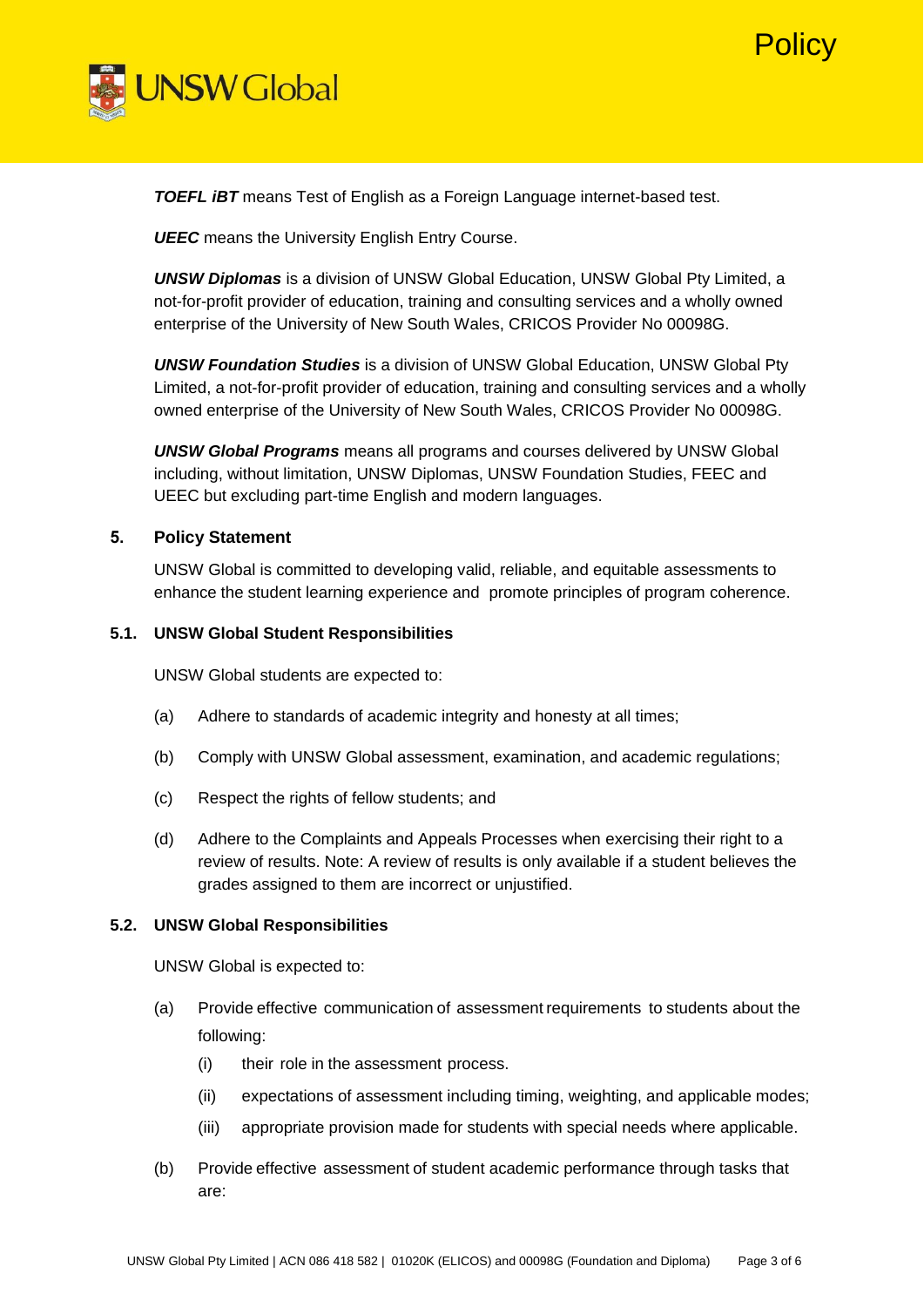# Policy



- (i) inclusive (e.g. cultural sensitivity), equitable, and appropriately scheduled (e.g. spread in terms of load and intensity);
- (ii) aligned to and consistent with course aims and stated learning outcomes;
- (iii) reliable and valid (i.e. reflective of recognised best practice methodology);
- (iv) evaluated periodically for currency and efficacy;
- (v) designed so that all students receive feedback on their performance throughout the duration of the course.

Note: Appropriate provision is made for students with special needs.

- (c) Provide effective student feedback within a reasonable period following the completion of a major assessment and in a form that will:
	- (i) assist students in preparing for future tasks;
	- (ii) enable students to make judgements about their learning and how they can improve their learning outcomes;
	- (iii) enable evaluation against explicitly stated assessment criteria and standards.
- (d) Provide clear information to staff about their role in the assessment process. UNSW Global staff are made aware of their responsibility for ensuring that:
	- (i) they comply with UNSW Global assessment, examination, and academic procedures and regulations;
	- (ii) appropriate advice about preparing for examinations and assessment tasks is given to students throughout the course and before exams;
	- (iii) no staff are involved in assessment events in which a conflict of interest exists or may reasonably be perceived to exist;
	- (iv) assessment items are kept safe and secure;
	- (v) secure and appropriate processes are followed for the recording, transfer, storage, retrieval, communication and reporting of information on student achievement, including final course results;
	- (vi) when involved in assessment-related activities, they receive appropriate training and guidance.

## **6. Assessment Quality Assurance Mechanisms**

## **6.1. Quality Assurance Responsibilities**

- (a) The Director of Studies is responsible for the quality of assessment standards and processes for programs and courses under their management.
- (b) The Education Manager is responsible for the quality of the assessment schedule, tasks and delivery for courses under their supervision including preparation, implementation and reporting.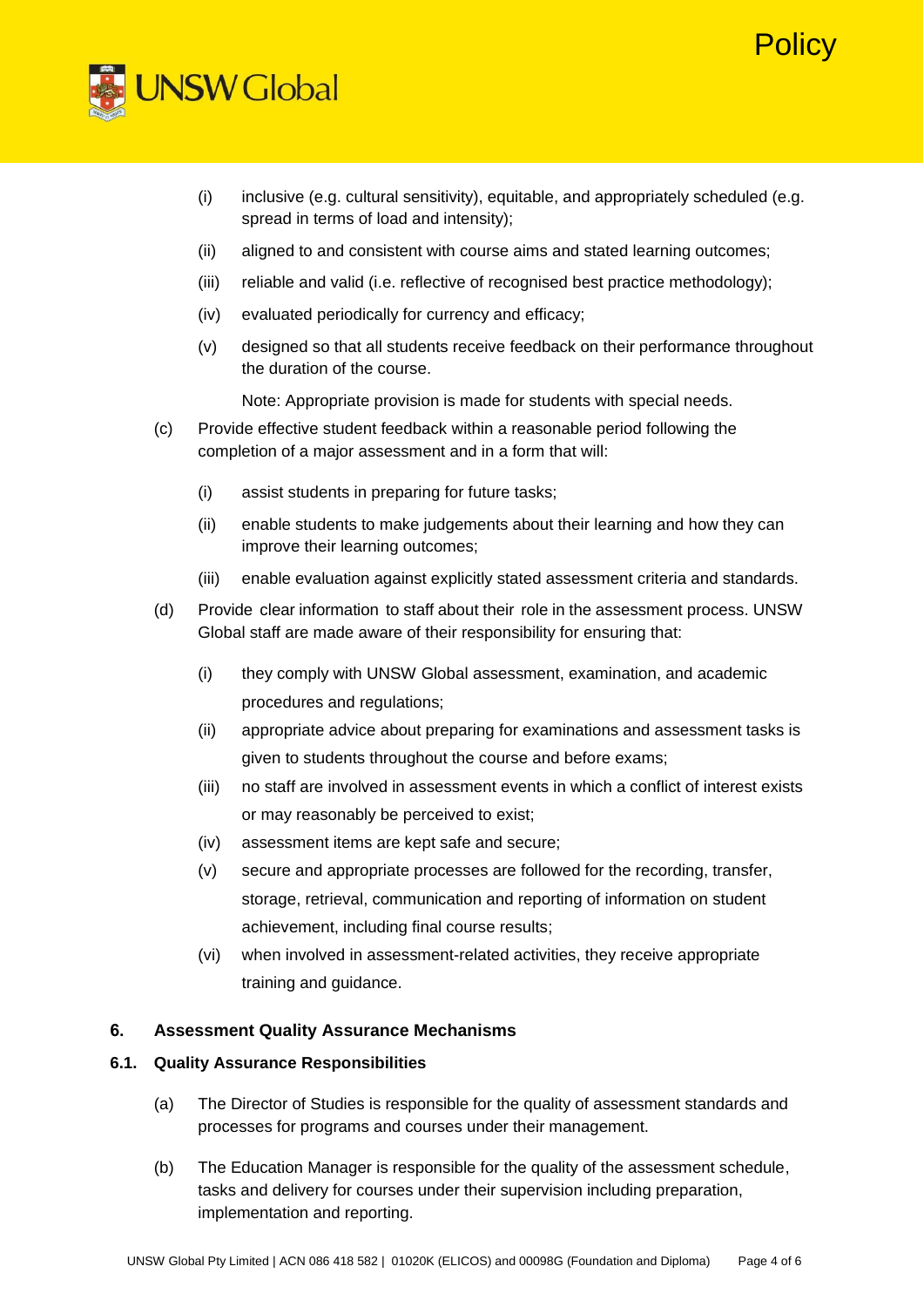



(c) The Manager, Academic Services is responsible for the administration of examinations and clerical checking processes.

#### **6.2. Assessment Quality Standards:**

- (a) Assessment is aligned to course learning outcomes.
- (b) A range of assessment instruments are used to evaluate student performance including formative and summative assessment tasks;
- (c) Detailed assessment criteria and grading system is applied to all Assessment tasks to assure consistency across classes and campuses;
- (d) Assessment of proficiency is made against published assessment criteria;
- (e) All assessments are developed and implemented in line with the relevant course curriculum.
- (f) Assessment moderation sessions are conducted with teaching staff to assure reliability and consistency where appropriate.
- (g) The assessment instrument is reviewed for accuracy prior to the assessment event.
- (h) A portion of examination scripts are check marked by teaching staff to assure reliability and consistency of marking. Other, non-examination assessment, may be check marked in Diploma and Foundation Studies programs.
- (i) Assessment mark additions and data entry undergo clerical checks before the results are released to students.

## **6.3. Review of a decision on final assessments**

Where there is a dispute about the final result of a course/program, the student can apply for a review of the result by submitting an *Application for Review of Examination Results form* which is available from the UNSW Global Student Services. A review of a result is not a detailed academic reassessment, but a recalculation of marks.

If a student is dissatisfied of the assessment process, they may submit a formal complaint in accordance with the UNSW Global Complaints and Appeals Policy.

## **7. Legal and Policy Framework**

This policy complies with Standard 4 of the ELICOS Standards, Standards 5 and 6 of the Foundation Program Standards.

#### **7.1. Responsibilities**

#### (a) *Approver*

The Chief Executive Officer is responsible for the approval of this policy.